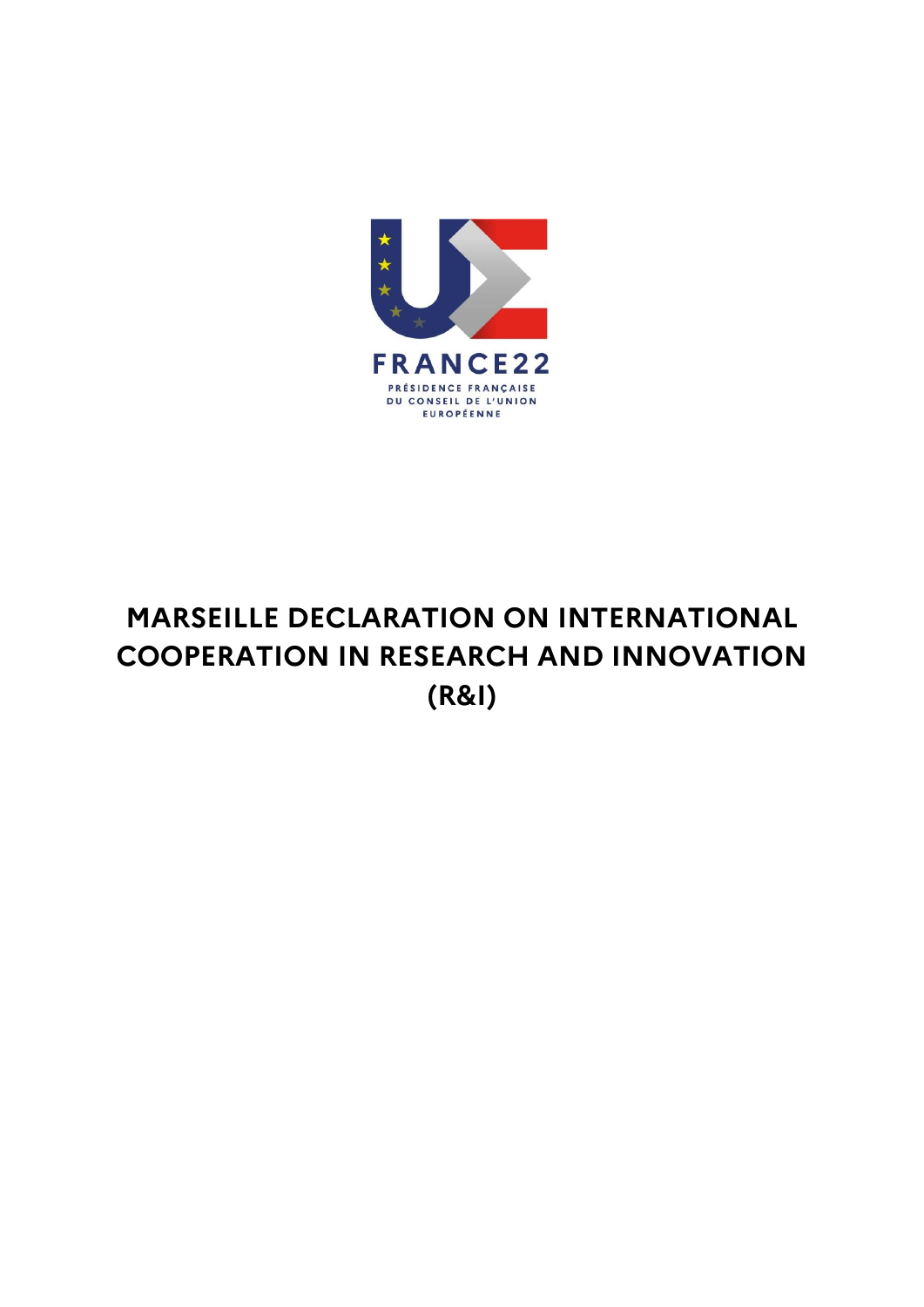- 1. The French Presidency of the Council of the European Union organised on 8 March 2022 in Marseille a conference on a global approach of research, innovation and higher education gathering the Ministers responsible of R&I of the Member States of the European Union, of the European Economic Area and the European Free Trade Area States associated to the framework programme Horizon Europe, and the European Commissioner for Innovation, Research, Culture, Education and Youth or their representatives. The objective was to move forward with the implementation of the new strategy for international cooperation in R&I of the European Union and to better concert the Union and Member States' approaches to third countries. They wanted to take advantage of the revitalization of the debate on a more concerted approach in these areas, which was given impetus by the Commission's communication of 18 May 2021<sup>1</sup> , followed by Council conclusions of 28 September 2021<sup>2</sup> .
- 2. International cooperation in R&I, as well as in higher education, is of geopolitical and strategic importance for the European Union, as underlined in the joint communication from the Commission and the High Representative of 1 December 2021<sup>3</sup> *.* It is thus necessary to strengthen the attractiveness and the competitiveness of the European Union by finding common solutions for societal challenges and by contributing towards a key role of the Union in global value chains. In this respect, international cooperation should promote in particular democratic values and cooperation for peace, the achievement of the Sustainable Development Goals of the 2030 Agenda in the context of mutually beneficial and balanced partnerships, access to the most up-to-date knowledge as well as collaboration between and circulation of the best talents in the world. It also creates economic and business opportunities in established and emerging markets and allows the influence of the Union to be reinforced through science diplomacy.

## **I. The framework of European policy for international cooperation in research, innovation and higher education**

3. The Presidency calls for the adoption of a more holistic approach, by strengthening synergies between international R&I cooperation policies on the one hand and higher education on the other, as outlined in the Commission's Communication of 18 January 2022<sup>4</sup> . Building on the various existing European programs, such as Horizon Europe, Erasmus+ and the instruments of the Union's external action, concerted action should aim to help our institutions,

<sup>1</sup> "Global Approach to Research and Innovation", COM(2021) 252

<sup>&</sup>lt;sup>2</sup> "Global approach to Research and Innovation – Europe's strategy for international cooperation in a changing world", Doc. 12301/21

<sup>3</sup> "The Global Gateway", JOIN(2021) 30

<sup>4</sup> "A European Strategy for Universities", COM(2022) 16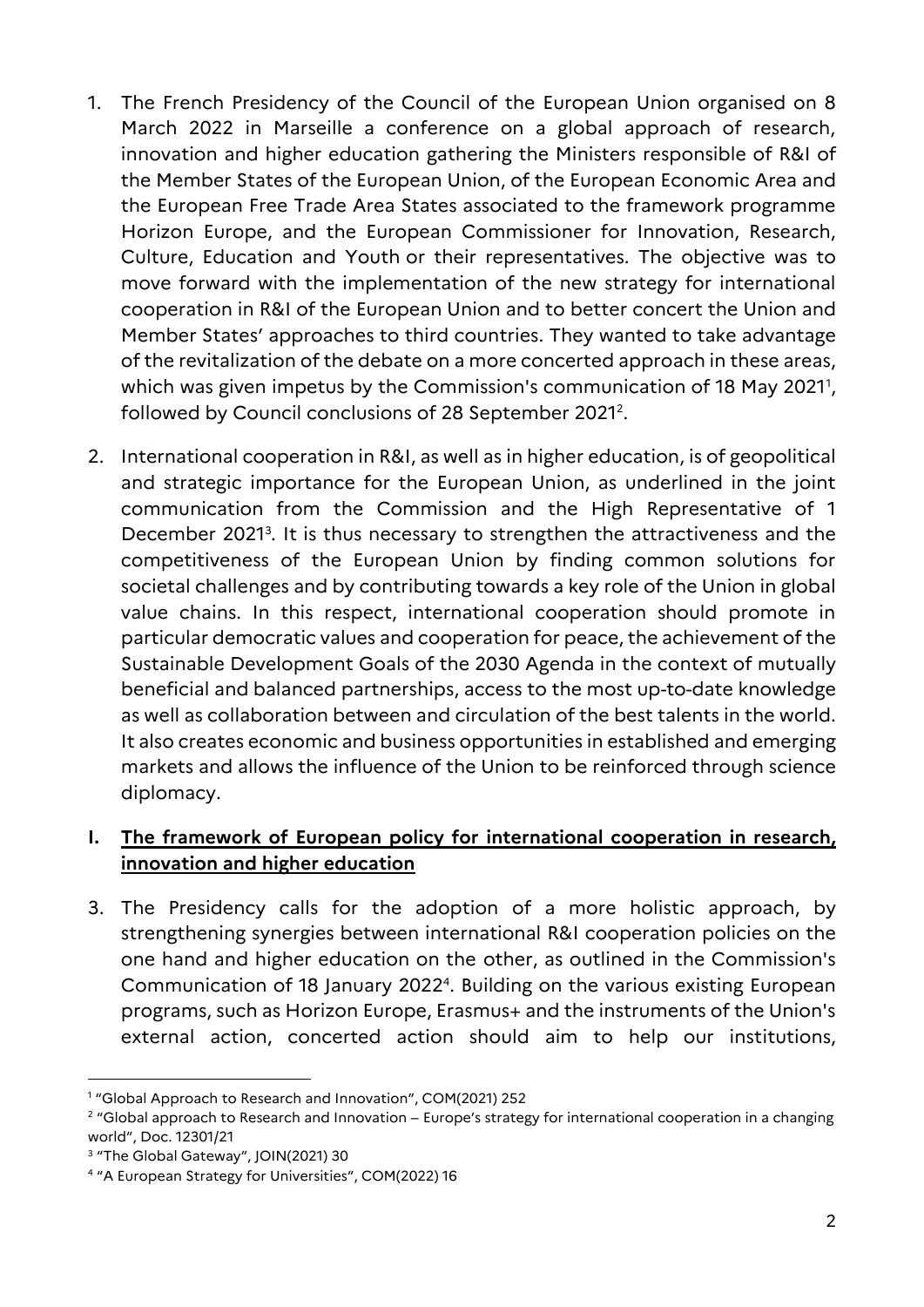researchers, staff and students to engage internationally and to enable mutual strengthening of capacities with partner countries, particularly through the development of their research, innovation and higher education systems.

- 4. In order for the Union and its Member States to be able to effectively deploy their international cooperation policy in the areas of R&I as well as higher education and in order to effectively promote the principles and values of the Union, it appears necessary to better concert their approaches and actions with regard to third country partners. In this respect, they highlighted the role that the European Research Area Forum should play in relation to the relevant structures of the European Education Area with the objective of maximising synergies. On the model of the "Team Europe" approach, by pooling available EU and Member States resources, it would be appropriate to explore the possibility of enhanced cooperation, on a voluntary basis and with the aim of maximizing the effectiveness and impact of actions.
- 5. The conduct of scientific research has notably as objective the intellectual emancipation of the individual, the promotion of living together in an inclusive knowledge based society and the contribution to major societal challenges such as environmental protection and global health. It is important to welcome the willingness of researchers, innovators, academics and students to collaborate internationally and to ensure that they can work and collaborate freely in an environment based on principles and values shared by all actors, thus ensuring a balanced cooperation. It is crucial to maintain openness in order to strengthen their partnerships with their counterparts in other countries.
- 6. The Presidency notes the need to rebalance international cooperation in research and innovation on the basis of reciprocity and level playing field following the principle "as open as possible but as closed as necessary". For the Union and its Members States, this cooperation should be considered in the light of the values and interests of the Union, in particular the development or safeguard of its strategic autonomy and technological sovereignty while preserving an open economy. This requires a common understanding of the framework conditions for a mutually beneficial collaboration.

## **II. The development of the Union's key principles and values for international R&I cooperation**

7. The Council, in its above-mentioned conclusions of 28 September 2021, invited the Member States and the Commission to engage in a co-design process to further develop the Union's principles and values for international research and innovation cooperation and to present the results to the Council in early 2022. In this respect, this co-design process has led to the recognition of the following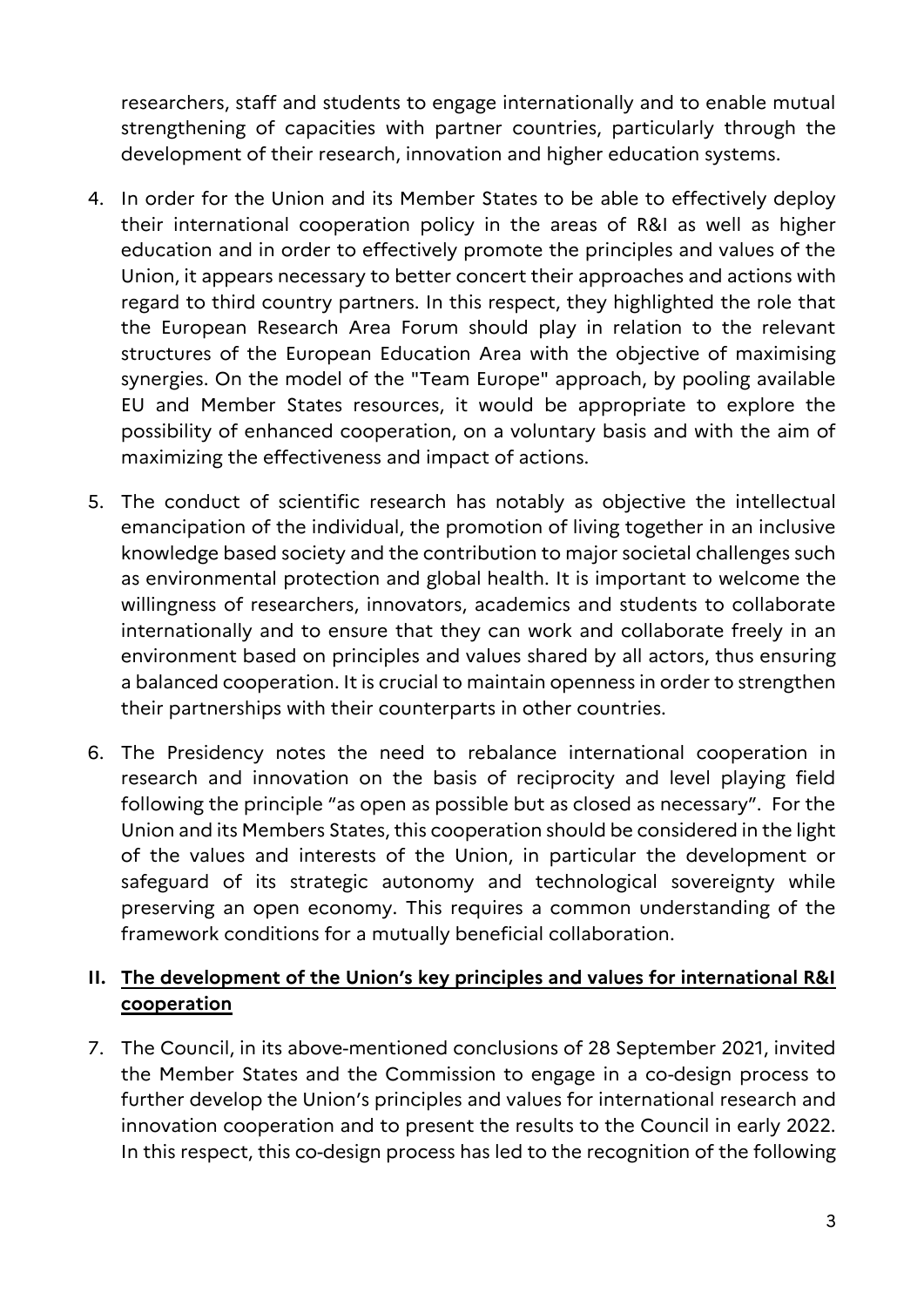principles and values derived from the Council Recommendation of 26 November 2021<sup>5</sup> as key, which will be proposed to the Council for approval and will form the basis for discussion with the Union's key international partners:

- a. Freedom of scientific research: The European Union and its Member States shall promote and protect freedom of scientific research and academic freedom in all international research, innovation and higher education collaboration, as defined in the Bonn Declaration on the Freedom of Scientific Research and in the Statement on Academic Freedom annexed to the Rome Ministerial Communiqué approved in 2020 at the Ministerial Conference of the European Higher Education Area. Freedom of scientific research encompasses the right to freely define research questions, and by employing sound scientific research methods, to challenge conventional wisdom and to propose new ideas and theories. It implies the rights of researchers to share, disseminate and publish openly the results and data of this research, including through training and teaching, and to associate in representative professional or academic organizations without being disadvantaged by the system in which they work or by governmental or institutional censorship and discrimination.
- b. Ethics and integrity: the freedom of scientific research also implies the responsibility of researchers to work ethically, and with rigor and integrity. The European Union and its Member States are committed to take ethical concerns into account in international scientific and academic collaboration, among others when research work involves human subjects, animal experimentation or the environment. To this end, research and innovation projects should first undergo an independent and transparent ethical peer review process. Research integrity includes elements of trustworthiness, honesty, respect and responsibility to obtain reliable research results in a transparent and reproducible manner by counteracting the spread of pseudosciences and misinformation and thus, to maintain trust in science, in the scientific process and in the relationship between science, scientists and society. The European Union and its Member States are basing their approach in particular on the European Code of Conduct for Research Integrity.
- c. Research excellence: The European Union and its Member States promote research excellence as the main driver of international cooperation in research and innovation. Research excellence is driven by its quality and added value, the rigor of the scientific method, the choice and definition of research questions aiming at creating new knowledge or responding to

 $\overline{a}$ 

<sup>5</sup> "A Pact for Research and Innovation in Europe", Council recommendation (EU) 2021/2122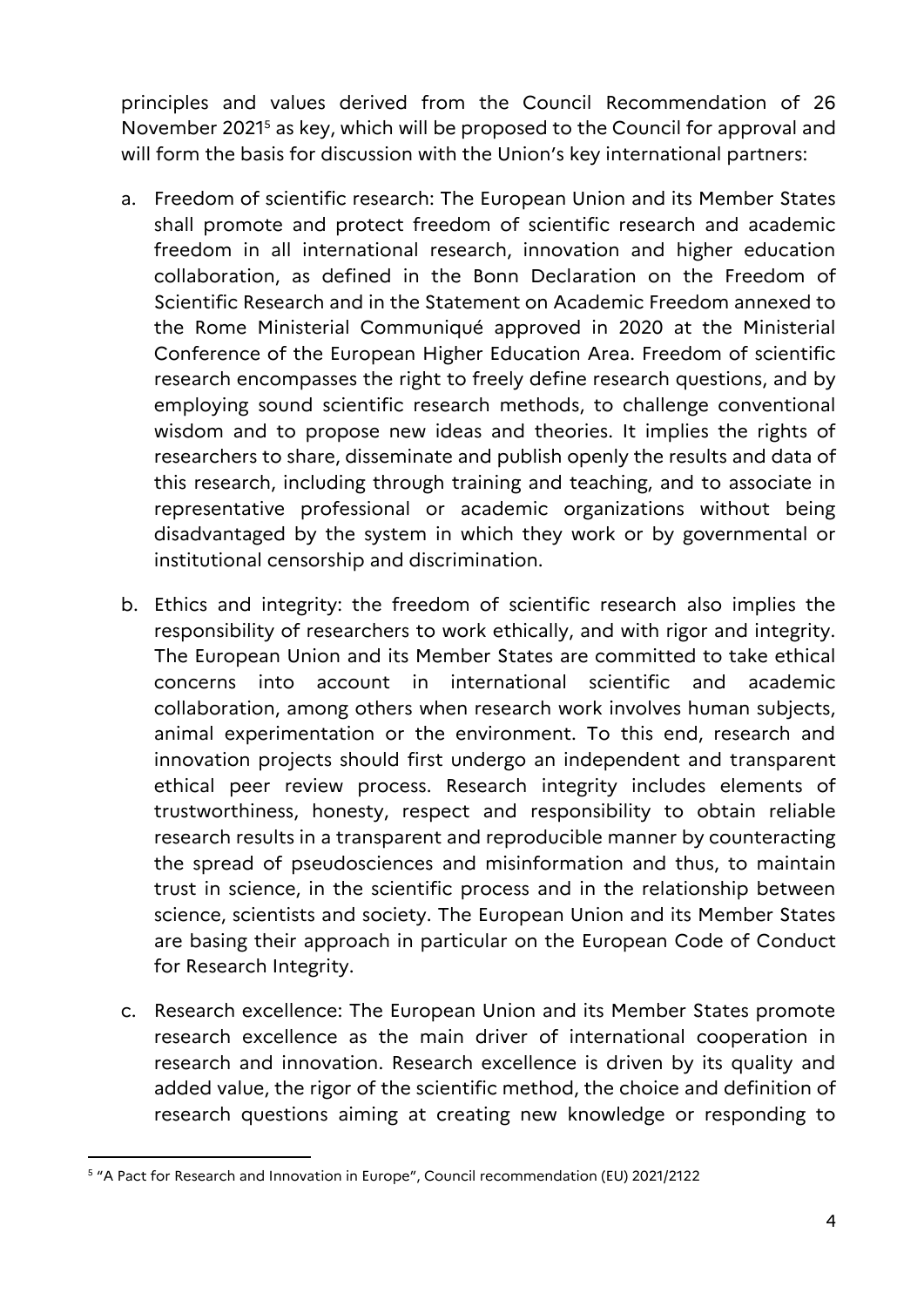common challenges. Excellence in research must also be assessed on the principles of ethics and integrity. In order to foster research excellence, the European Union and its Member States promote free and balanced circulation of researchers and knowledge.

- d. Gender equality: the European Union and its Member States, on the basis of the Ljubljana Declaration of 26 November 2021, promote gender equality in terms of professional equality and, in particular, equal opportunities in careers.
- e. Open Science: the European Union and its Member States will seek reciprocal consolidation and dissemination of research results through frameworks and strategies focusing on open and immediate access to scientific publications, the structuring, preservation and, as far as possible, the opening or sharing of research data and software and source codes produced by research, access to networks, support to open science infrastructures, open participation of societal actors in the scientific process, communication with the general public and open innovation.
- f. Intellectual property, personal data: the European Union and its Member States should foster and promote, with a view to the economic and societal enhancement of knowledge, the improvement of the universal protection and enforcement of intellectual and industrial property rights as well as of the rules for the protection of privacy and personal data.
- g. Value creation and societal and economic impact: The European Union and its Member States recognize the importance of fundamental research and emphasize that science, technology and innovation have a key role in addressing societal challenges. They provide products, services, processes and solutions, as well as the scientific knowledge contributing to evidenceinformed policymaking at individual and collective level. This promotes the well-being of citizens and living beings in a mutually respectful and sustainable approach to all of the planet's resources, economic and societal prosperity, and knowledge transfer.
- h. Societal and environmental responsibility and solidarity: The European Union and its Member States commit to respond to the needs of society in their international cooperation in research and innovation and higher education in order to expand collective capacities and achieve greater societal and environmental benefits. To this end, they are committed to promote in international cooperation the participation of stakeholders, local communities and citizens in the design and implementation of policies, by strengthening science communication activities to support trust and